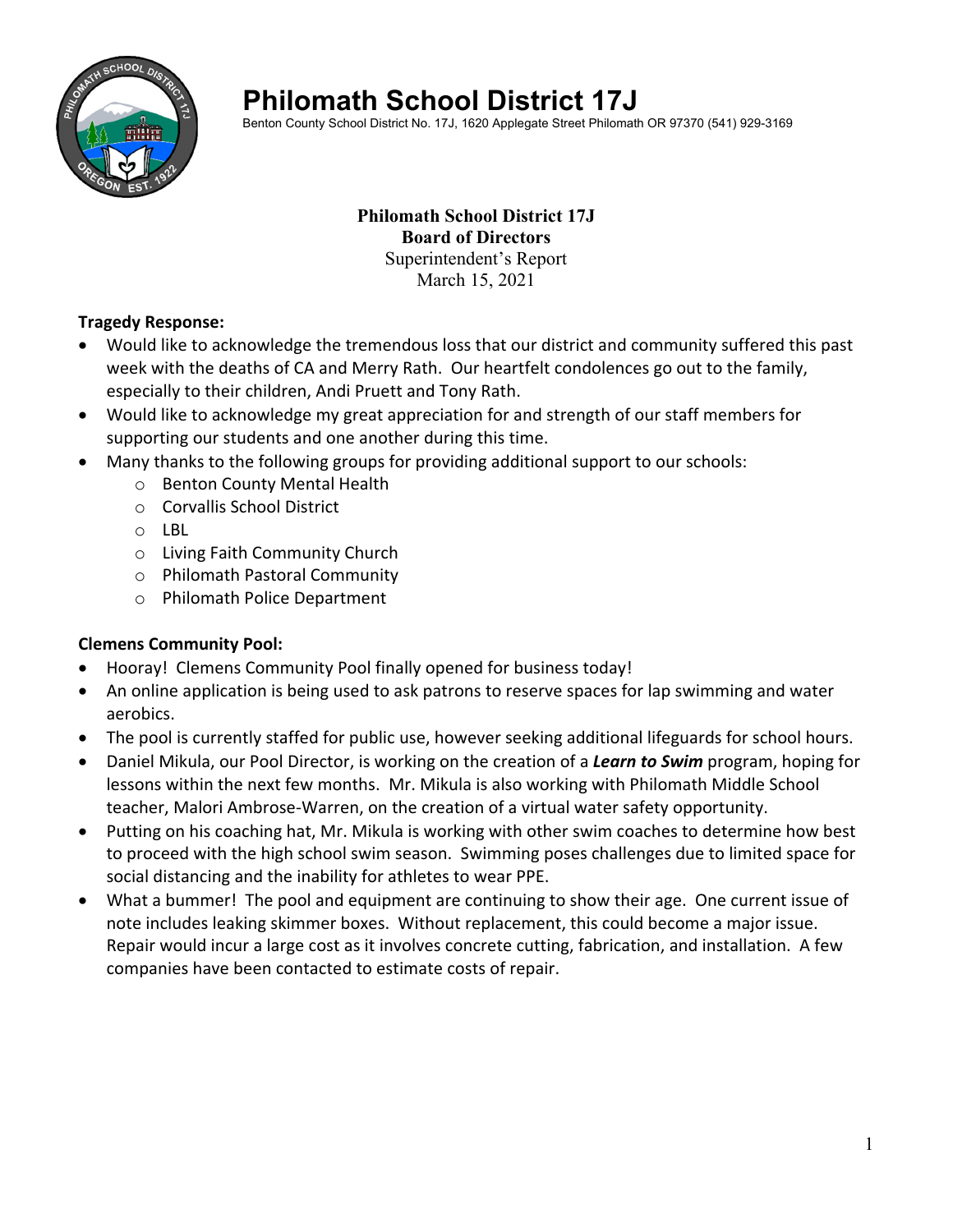#### **RSSL Updates:**

- New updates to the *Ready Schools, Safe Learners* guidance were released to school districts at 2:00pm this afternoon. District staff will be spending time reviewing changes and possible impacts to our schools.
	- o Key changes referenced include the following:
		- Update to re-entry metrics table.
		- Clarifies need to continue providing CDL.
		- **Revises cohorting requirements and recommendations.**
		- Adjusts entry screening requirements.
- Benton County Metrics:

| <b>Time Period</b>        | <b>Case Count</b> | <b>Cases per 100,000</b> | <b>Test Positivity</b> |
|---------------------------|-------------------|--------------------------|------------------------|
| $02/28/2021 - 03/13/2021$ | 101               | 107.0                    | 2.9%                   |
| $02/21/2021 - 03/06/2021$ | 132               | <b>139.9</b>             | 2.3%                   |
| $02/14/2021 - 02/27/2021$ | 171               | 181.2                    | 2.9%                   |
| $02/07/2021 - 02/20/2021$ | 210               | 226.6                    | 3.3%                   |
| $01/31/2013 - 02/13/2021$ | 268               | 284.0                    | 4.3%                   |

- Athletics participation at Philomath High School have moved to the 'High" county risk level.
- Current teams participating in competition include:
	- o Cross Country
	- o Football
- o Soccer
- o Volleyball

## **Grants:**

 Congratulations to Philomath Elementary School on receipt of a \$750.00 grant from the Figaro's Pizza HELP (Helping Education with Love and Pizza) program. Funds will be used to purchase school supplies for students.

## **COVID‐19 Testing in Oregon's K‐12 Schools:**

- Continuing to work with District Nurse, Lori Haslam, on implementation considerations.
- In order to opt into outdoor contact sports, Philomath must "offer on-site responsive testing for symptomatic individuals and those with known exposures to individuals with COVID‐19."
- Any school level testing would operate under the same criteria.
- Testing requires active consent of parent/ guardian or adult student.
	- o I give permission for school staff to test this student(s) for COVID‐19 if new symptoms develop at school.
	- o I give permission for school staff to test my student(s) if they are exposed to COVID‐19 within their school cohort and testing is recommended by the local public health authority.
	- o I do not give permission for school staff to test my student(s) under any circumstances.